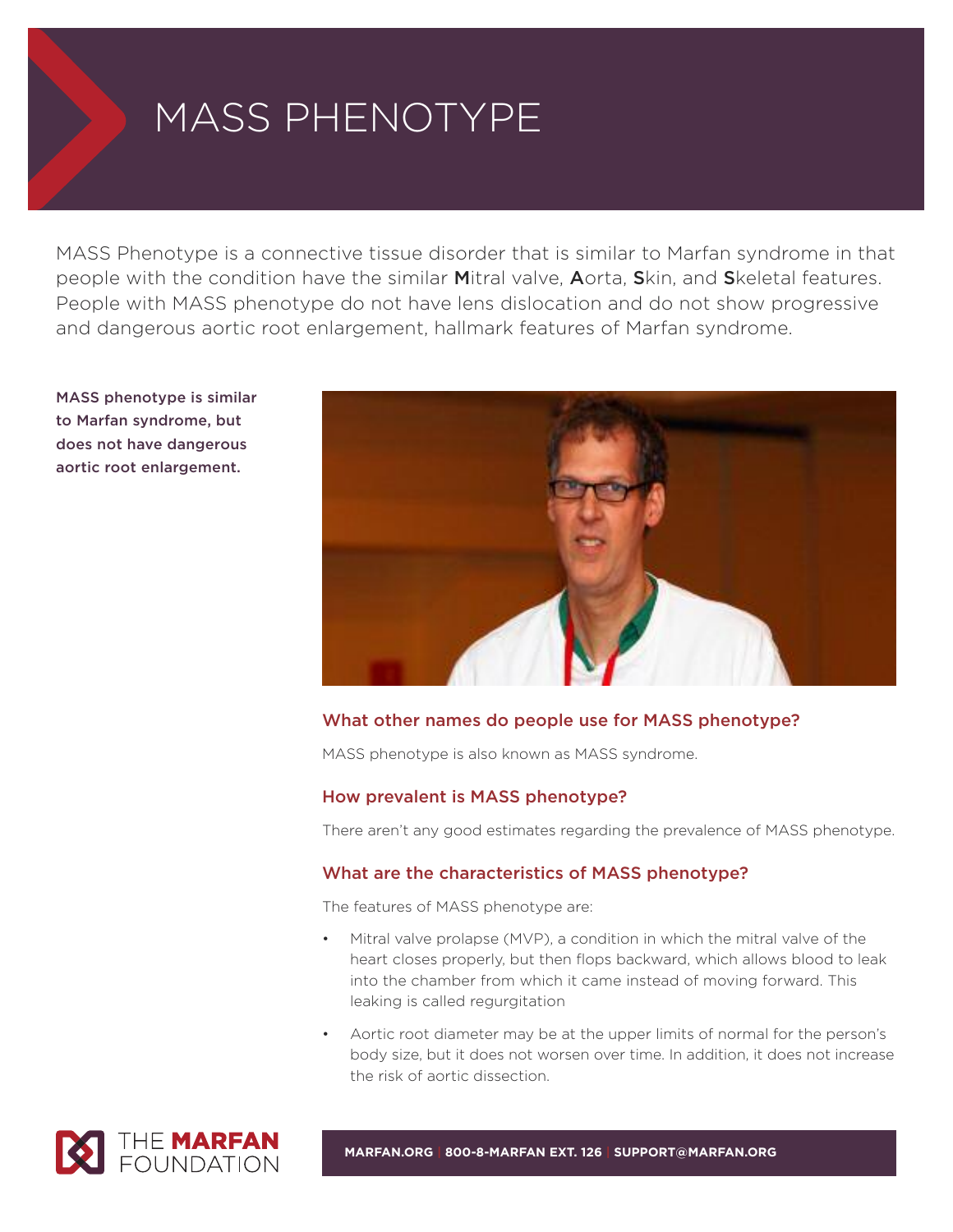- Skin stretch marks unrelated to weight change (striae).
- Skeletal (bone and joint) features of Marfan syndrome (including scoliosis, chest wall deformities, and joint hypermobility).

# **What causes MASS phenotype?**

MASS phenotype can be caused by a change in the FBN1 (fibrillin-1) gene, the same gene that causes Marfan syndrome. It can be inherited within families (passed down through generations). It is autosomal dominant, which means that someone with MASS phenotype has a 50/50 chance of passing the gene to each child. There may be other genes that can cause MASS phenotype.

# **How is MASS phenotype diagnosed?**

MASS phenotype can only be diagnosed after a comprehensive evaluation by an ophthalmologist, cardiologist, and geneticist (or other doctor) who look for features of a connective tissue disorder throughout the body. Both a slit lamp eye exam and an echocardiogram should be done to exclude eye lens dislocation and aortic enlargement, respectively. Echocardiograms should be performed intermittently to exclude emerging Marfan syndrome. Family history is also important. If one individual in the family shows development of an aortic root aneurysm, the diagnosis would change to Marfan syndrome for all affected people in the family.

## **Is there a genetic test for this gene?**

Currently, there isn't a gene test that can differentiate MASS phenotype from Marfan syndrome.

# **How is MASS phenotype managed?**

Like Marfan syndrome, MASS Phenotype affects different people in different ways. It is important that the treatment focus on the specific features that are present, regardless of the actual diagnosis.

Always talk to your doctor about your specific needs. Here are some key points about the treatment of MASS phenotype.

## **Treatment of mitral valve prolapse**

If there aren't any symptoms related to mitral valve prolapse, such as shortness of breath, exercise intolerance, or abnormal heart rhythm (arrhythmia), medical treatment is not needed. However, the ascending aorta and mitral valve should be monitored for enlargement and function by echocardiography every year.

Endocarditis, a bacterial infection, is a concern for people with mitral valve prolapse. This can occur during routine dental procedures or minor surgery that could introduce bacteria into the bloodstream. The American Heart Association has guidelines about who needs antibiotics before a procedure to reduce the risk of infection. Talk to your doctor to determine if antibiotics are recommended for your specific situation.

People with rapid heart rhythms associated with mitral valve prolapse can benefit from treatment with drugs called beta blockers. Other drugs can be considered, and options should be discussed with a cardiologist. If mitral valve prolapse is associated with severe valve leakage, this can cause the heart to enlarge and to show reduced function. Medications such as angiotensin converting